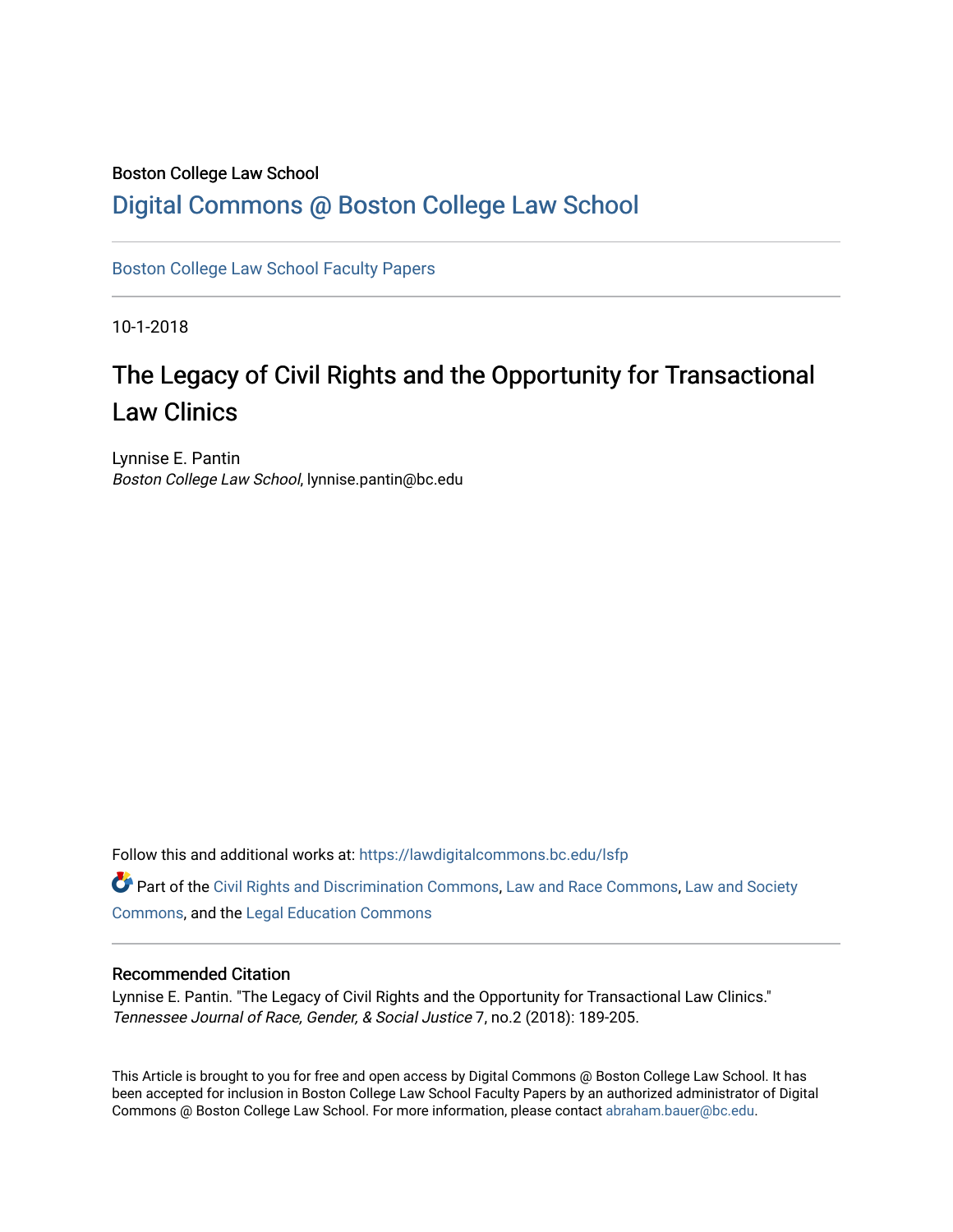# **The Legacy of Civil Rights and the Opportunity for Transactional Law Clinics**

Lynnise E. Phillips Pantin\*

<sup>\*</sup> Visiting Associate Clinical Professor at Columbia Law School, Clinical Associate Professor at Boston College Law School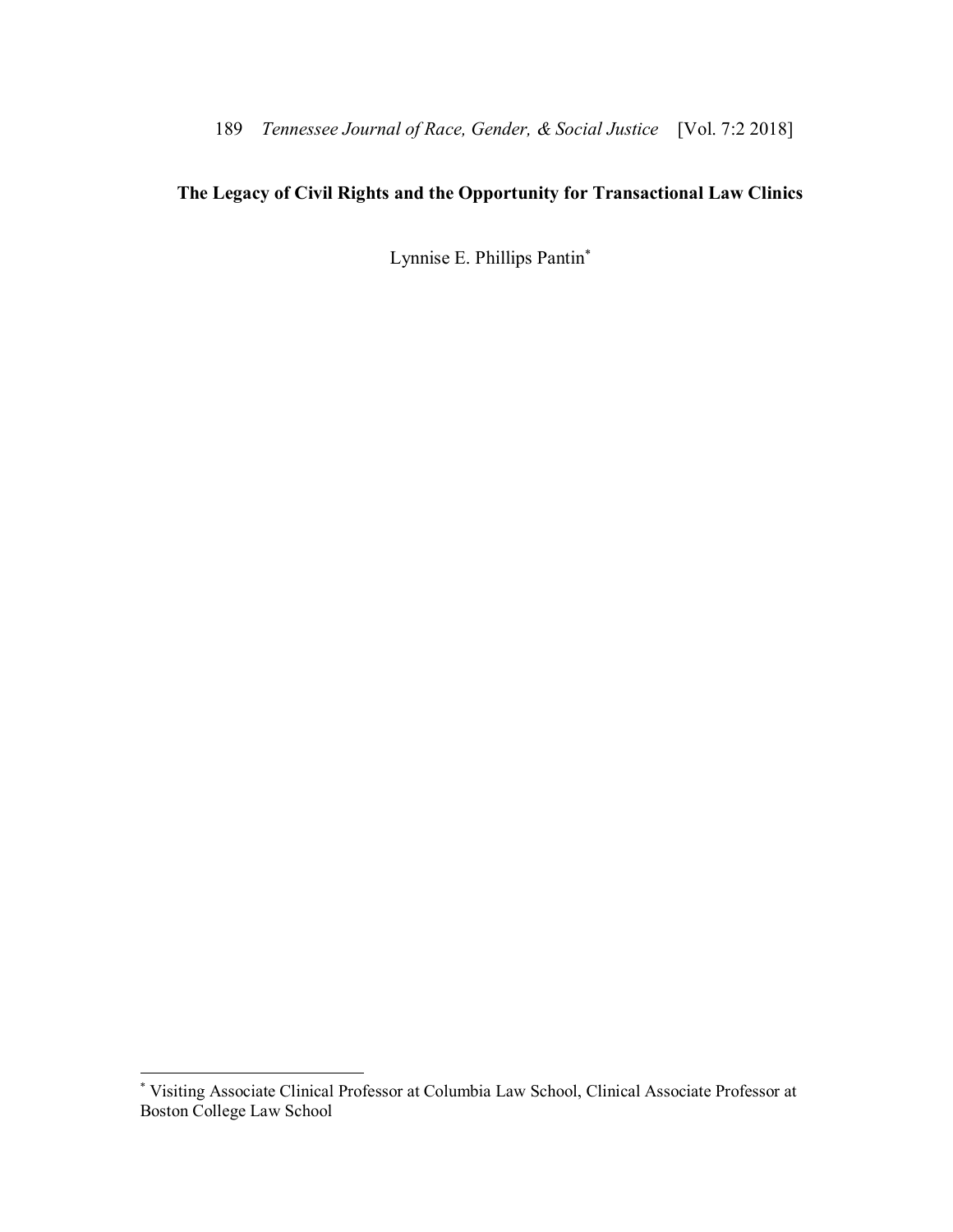#### TABLE OF CONTENTS

|  | I. FROM CIVIL RIGHTS TO THE MODERN DAY WEALTH GAP 192                  |            |
|--|------------------------------------------------------------------------|------------|
|  |                                                                        |            |
|  |                                                                        |            |
|  | II. STRUCTURAL INEQUITY AND THE REALITIES OF ENTREPRENEURSHIP          | 199        |
|  | <b>III. ECONOMIC JUSTICE AND THE ROLE OF TRANSACTIONAL LAW CLINICS</b> | <b>200</b> |
|  |                                                                        |            |

#### INTRODUCTION

At the end of the historic march from Selma to Montgomery in 1965, Reverend Dr. Martin Luther King Jr. famously paraphrased abolitionist and Unitarian minister Theodore Parker stating, "the arc of the moral universe is long, but it bends towards justice."<sup>1</sup> The implication of the phrase is that the social justice goals of the Civil Rights Movement would eventually be achieved. His prayer was that servants of justice would be rewarded in due time. In other words, that the goals of the Civil Rights Movement would be achievable at some point in the future. President Obama resurrected the phrase throughout his presidential campaign and throughout his presidency. The President was so taken with the phrase that he even had the quote woven into the presidential rug in the Oval Office during his tenure in the White House.<sup>2</sup>

This year marks the fiftieth anniversary of the assassination of Dr. King on April 4, 1968, a date that marks the effective end to the Civil Rights Movement. Anniversaries of major events are nearly irresistible opportunities to reflect on the past, often with the hope that there has been some progress. However, fifty years after the Civil Rights Movement, the sentiment of the quote seems less prophetic and almost mocking in its promise and optimism. While Dr. King's life has been rightfully celebrated in the latter half of the twentieth century, $3$  the reflection focuses mainly on his achievements and his legacy to the point of nostalgia, not on his death or the efficacy of the Movement. Such nostalgia devalues the impact of his death on the greater economic justice movement and obscures the history of the Civil Rights Movement.

<sup>&</sup>lt;sup>1</sup> Martin Luther King, Jr., Address at the Conclusion of the Selma to Montgomery March (March 25, 1965).

<sup>2</sup> Dan Amira, *President Obama Installs Appropriately Less Optimistic Rug in the Oval Office*, DAILY INTELLIGENCER (Aug. 31, 2010),

[http://nymag.com/daily/intelligencer/2010/08/president\\_obama\\_gives\\_oval\\_off.html.](http://nymag.com/daily/intelligencer/2010/08/president_obama_gives_oval_off.html)

<sup>3</sup>*See* Susan R. Jones, *Dr. Martin Luther King, Jr.'s Legacy: An Economic Justice Imperative*, 19 WASH. U. J. L. & POL'Y 39, 39 (2005) (describing the Reverend Dr. Martin Luther King, Jr. as "a philosopher, theologian, orator, essayist, author, civil rights leader, advocate of worldwide social justice, recipient of the Nobel Peace Prize, prophet of his people, and American hero. He inspired and sustained the struggle for racial freedom, nonviolence and interracial unity").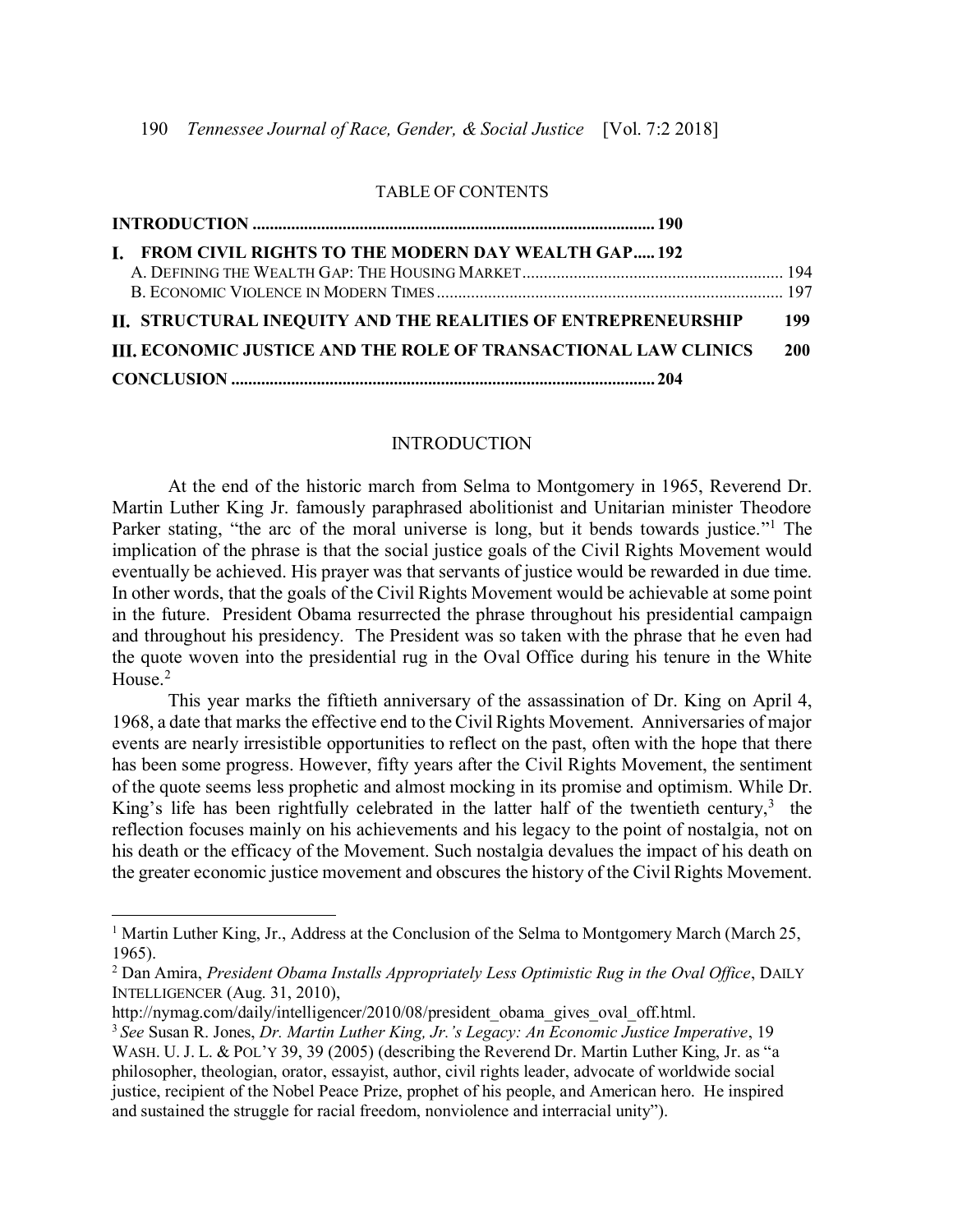### 191 *Tennessee Journal of Race, Gender, & Social Justice* [Vol. 7:2 2018]

It has been 50 years since Dr. King was assassinated and, in many ways, it does not necessarily seem as though much has changed. Racial disparities persist, despite the passage of civil rights legislation. The country has not become the place described in Dr. King's dream.<sup>4</sup> There exists still the centuries long crisis about the way black lives have been treated in this country since before its founding.<sup>5</sup> Despite eight years of a Black presidency in Barack Obama, recent events and political rhetoric makes it seem as though we are on a continuum that is not sloping upward. Black people, workers, and people of color are still demanding justice and equality. The current protests and demonstrations and political arguments occurring today eerily seem to callback to 1968.

Dr. King was murdered in Memphis Tennessee, standing on the balcony of the Lorraine Hotel. <sup>6</sup> Dr. King's work was reaching a turning point at the time of his assassination, in that he was increasingly focused on economic justice in his rhetoric and his steerage of the Movement. He was in Memphis to support the city's Black sanitation workers, who were striking due to unsafe conditions, poor treatment and low wages. Today's activists often connect their concerns to those of King and the Memphis sanitation workers. On the evening of April 3, 1968, he gave what was to be his last speech: "I've Been to the Mountaintop."<sup>7</sup> The substance of which indicate that he knew that more work needed to be done but that he might not be around to see it through, stating:

Well, I don't know what will happen now. We've got some difficult days ahead. But it really doesn't matter with me now, because I've been to the mountaintop. And I don't mind. Like anybody, I would like to live a long life. Longevity has its place. But I'm not concerned about that now. I just want to do God's will. And He's allowed me to go up to the mountain. And I've looked over. And I've seen the Promised Land. I may not get there with you. But I want you to know tonight, that we, as a people, will get to the promised land! And so I'm happy, tonight. I'm not worried about anything. I'm not fearing any man! Mine eyes have seen the glory of the coming of the Lord!<sup>8</sup>

Less than 24 hours later, Dr. Martin Luther King, Jr. would be shot by James Earl Ray. The way we think about and commemorate Dr. King and his legacy is important as we think

<sup>&</sup>lt;sup>4</sup> Martin Luther King Jr., "I Have a Dream," (August 28, 1963) (In the speech he famously described his dream of freedom and equality in a land with a legacy of bigotry and prejudice, stating "I have a dream that one day this nation will rise up and live out the true meaning of its creed" 'We hold these truths to be self-evident, that all men are created equal.'").

<sup>5</sup> *See* Sheryll Cashin, *Shall We Overcome? "Post-Racialism" and Inclusion in the 21st Century*, 1 ALA. C.R. & C.L.L. REV. 31, 38–39 (2011) ("More importantly, the African-American experience in this country has been defined by a nearly four-hundred-year struggle to be accorded the same legal and social rights accorded to white Americans.").

<sup>6</sup> Edith G. Osman, *President's Page: Southern Comfort*, 74 FLA. BAR J. 6, 8 (2000).

<sup>&</sup>lt;sup>7</sup> Martin Luther King, Jr., "I've Been to the Mountaintop," (April 3, 1968).

<sup>8</sup> *Id.*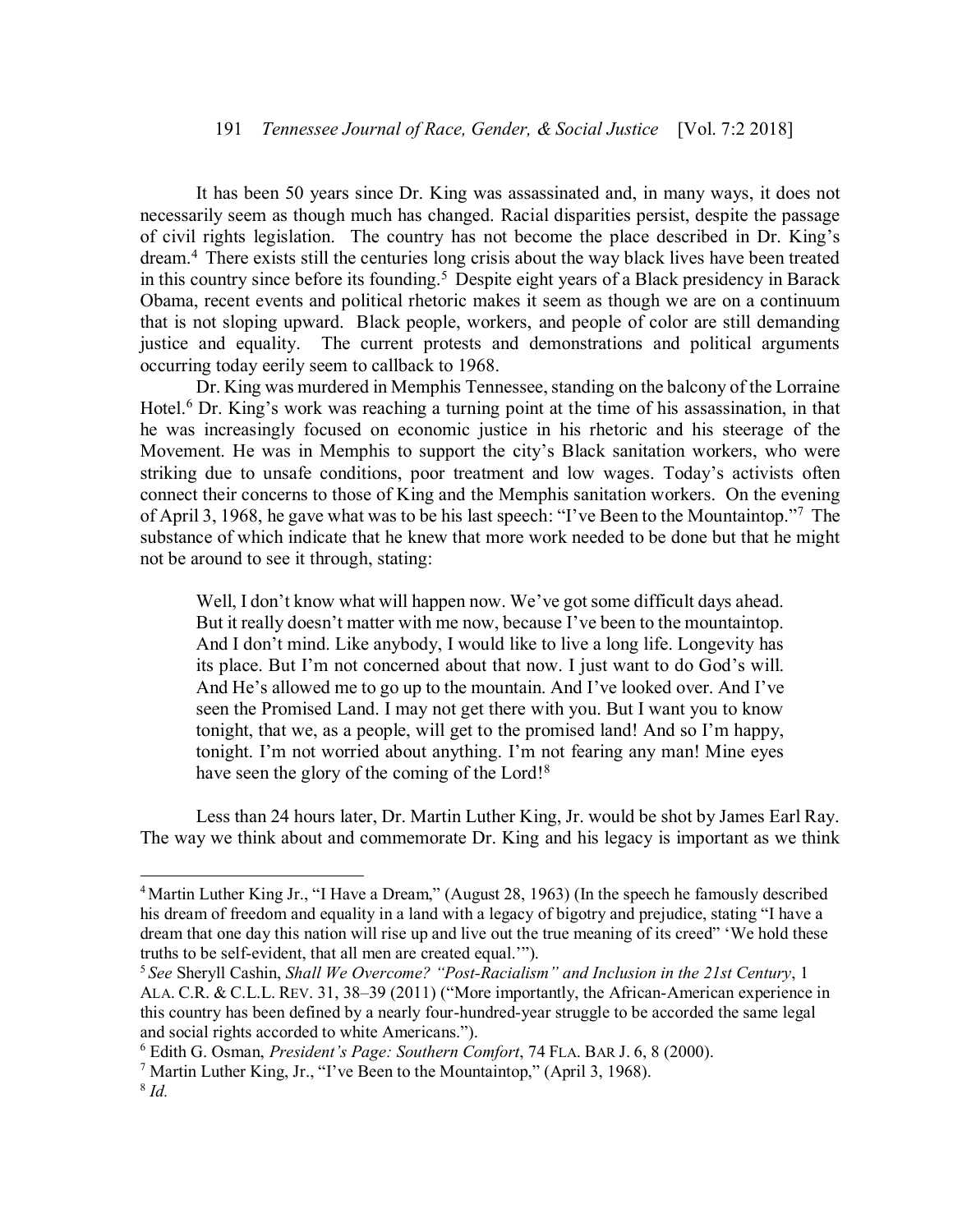about the current political climate in the wake of the election of Donald Trump. Dr. King is a symbol of the Civil Rights Movement. Yet he died like so many other Black men. Violently gunned down by a white man. We celebrate his birth by celebrating the achievements of the Civil Rights Movement; the passing of the Civil Rights Act of 1964, the Voting Rights Act of 1965, and the Fair Housing Act of 1968 are without a doubt a monumental part of Dr. King's legacy. This essay reflects on economic justice in the last fifty years, given today's political and economic climate, contemplating the context of Dr. King's assassination and the work he referenced that was yet to be done and the tools used to bring about change. For those that concern themselves with justice, it is necessary to ask what Dr. King died for and assess whether present ideas around the fight for equality will have impact. If we do not examine the government's role in policies that affect race and economic justice today, we forego any opportunity to consider new policies to bring about structural change. Part I describes the trajectory from the Civil Rights Movements to the modern-day wealth gap, describing how discriminatory policies implemented in the past, although prohibited by landmark civil rights legislation, continues to live on in the form of the wealth gap. Part II examines entrepreneurship as a viable means towards economic equity and then ends Part III, which outlines a role for transactional law clinics in contributing toward economic justice.

#### I. FROM CIVIL RIGHTS TO THE MODERN-DAY WEALTH GAP

Between 1865, the date that ended the Civil War and 1968, the date of the end of the Civil Rights Movement, there was legal discrimination under the Jim Crow regime. The Civil Rights Act of 1964, which prohibited forced segregation of public places and prohibited employment discrimination on the basis of race, color, religion, sex or national origin ended Jim Crow. Congress passed additional legislation soon after, such as the Voting Rights Act of 19659 and the Fair Housing Act of 1968.10 Certainly, the Civil Rights movement is celebrated for the massive legislative achievements such as those mentioned above and the relative shift in the nation's consciousness about race. Yet even with these historic legislative victories in the latter part of the sixties, history shows that the Civil Rights Movement was not as effective with respect to changing the landscape for economic justice, despite the focus on these issues by civil rights activists. For example, Dr. King and the organization that he led, the Southern Christian Leadership Conference began the Poor Peoples Campaign, an economic justice strategy to address economic disadvantage.<sup>11</sup> The Poor Peoples Campaign included an economic bill of rights, including rights to full employment, fair wages, and housing<sup>12</sup>. The assassination of Dr. King cut short his advocacy on behalf of economic rights.

His death also dealt a huge blow to the Poor People's Campaign and undercut its effectiveness. Economic justice was central to the activists involved in the Poor People's

<sup>&</sup>lt;sup>9</sup> The Voting Rights Act prohibited racial discrimination in voting at the state and local levels.

<sup>&</sup>lt;sup>10</sup> The Fair Housing Act prohibited discrimination on the basis of race, religion, national origin or sex, in connection with the sale, rental or financings of housing.

<sup>11</sup> Roger A. Clay Jr. & Susan R. Jones, *A Brief History of Community Economic Development*, 18 J. AFFORDABLE HOUSING & CMTY. DEV. L. 257, 260 (2009).

 $12$  *Id.*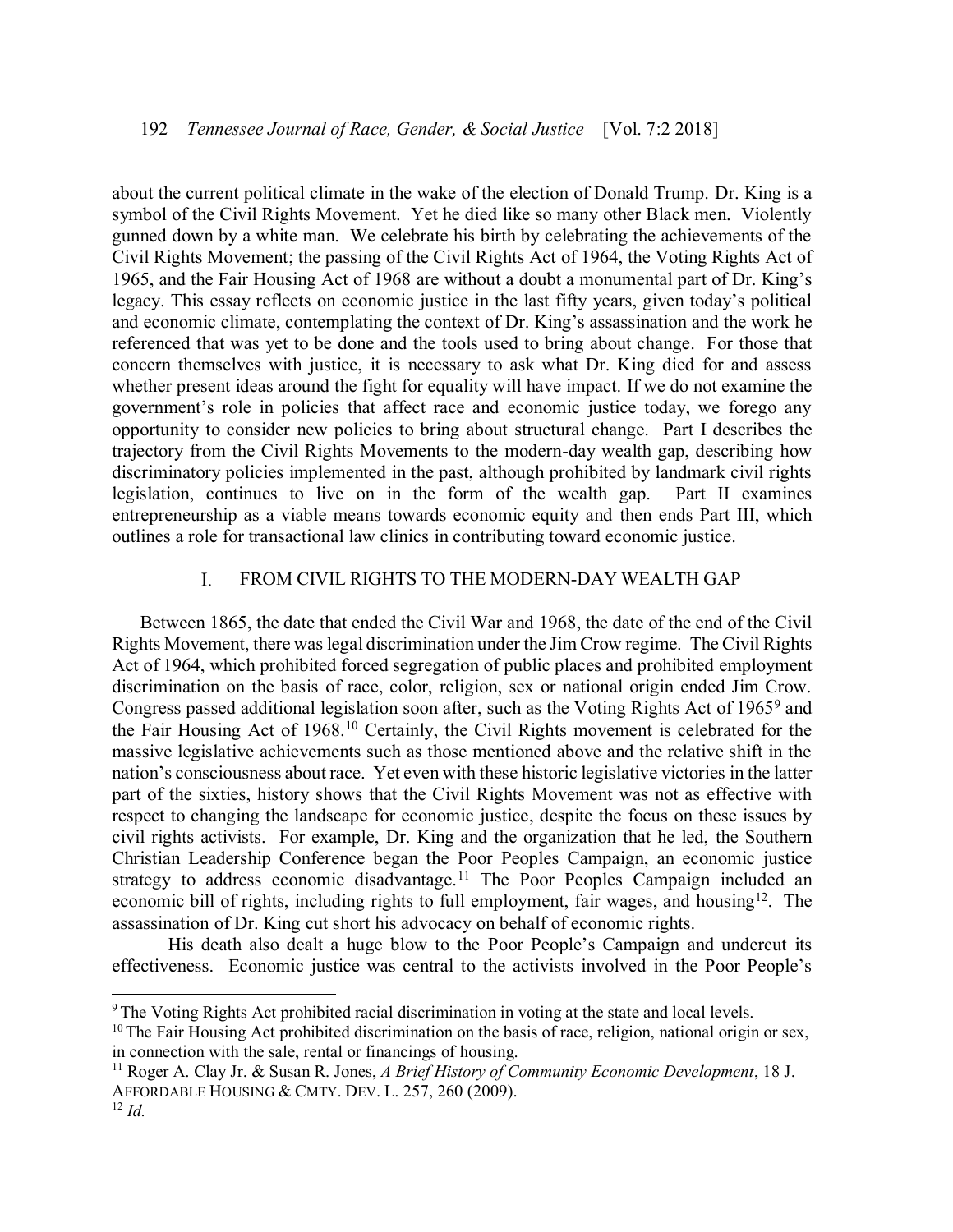Campaign. The narrative of economic justice as part of the story of the Civil Rights Movement has largely been omitted from popular discourse. In the popular recounting of the Civil Rights Movement in books, memoirs, films and articles, nostalgia for the era and the movements leads to a recount that focuses on the movement as the fight for a color-blind society, which it was not, rather than a movement for civil, economic and racial justice. At the core of the nostalgia is a yearning for the end of racism and a yearning for a color-blind society. The collective memory creates a fictional almost fairytale accounting, where once there was racism and then Dr. King marched through the South, slaying the racists and as a result America became a less racist, race-less society.<sup>13</sup> But that narrative in the collective memory is just not true. Such nostalgia distorts the reality of the movement by ignoring that it was also a movement for economic justice. To remember the Civil Rights movement without an economic justice focus is a misleading narrative. A narrative that selectively ignores history and fetishizes a raceless society without focusing on the ways in which our past history, with respect to government sanctioned discrimination based on race, has vast consequences for the future.

The March on Washington—where Dr. King delivered the incomparable "I Have a Dream" speech—was not just about ending racism as the march itself was named the "March on Washington for Jobs and Freedom." Reverend Jesse Jackson has said "that the speech was not about a dream . . . the heart of the speech was about economic justice, a fair distribution of resources."<sup>14</sup> The March was and remains the largest political rally for civil rights in the United States. The protesters were calling for both civil *and* economic rights for Black people. Although the March is easily characterized as an iconic moment in civil rights history where Dr. King delivered his speech, the participants were there to demand jobs and freedom from state-sanctioned discrimination.

The March on Washington for Jobs and Freedom was intended to call out segregationist government policies that included redlining, discriminatory lending, racist zoning laws, and housing laws. Results of these policies implicate (1) the limits to access to capital for certain groups (often minority business owners); (2) limits to education; and (3) high unemployment, the combination of which results in wealth disparities in the United States, disparities that have grown dramatically to this day. The policies that were protested in the sixties implicate the current disparities today. Such disparities are attributable to the fact of Jim Crow and the legacy of slavery. 15

The enforcement of Jim Crow regimes, which was in no way limited to the American South, affected all areas of Black life—education, housing, criminal justice, and economic justice. The policies of redlining, blockbusting, and the creation of "Sundown Towns," in which White towns and communities prevented entry for Black people after dark, all fall under

<sup>&</sup>lt;sup>13</sup> An example of this phenomenon is how the line often quoted from the 'I Have a Dream' speech is "I have a dream that my four little children will one day live in a nation where they will not be judged by the color of their skin but by the content of their character. "

<sup>14</sup> Gary Dorsey, *King Speech Shook American 40 Years Ago*, CHICAGO TRIB. (Aug. 28, 2003), [http://www.chicagotribune.com/sns-kingspeech-story.html.](http://www.chicagotribune.com/sns-kingspeech-story.html)

<sup>15</sup> Robert E. Suggs, *Racial Discrimination in Business Transactions*, 42 HASTINGS L.J. 1257, 1261– 62 (1991).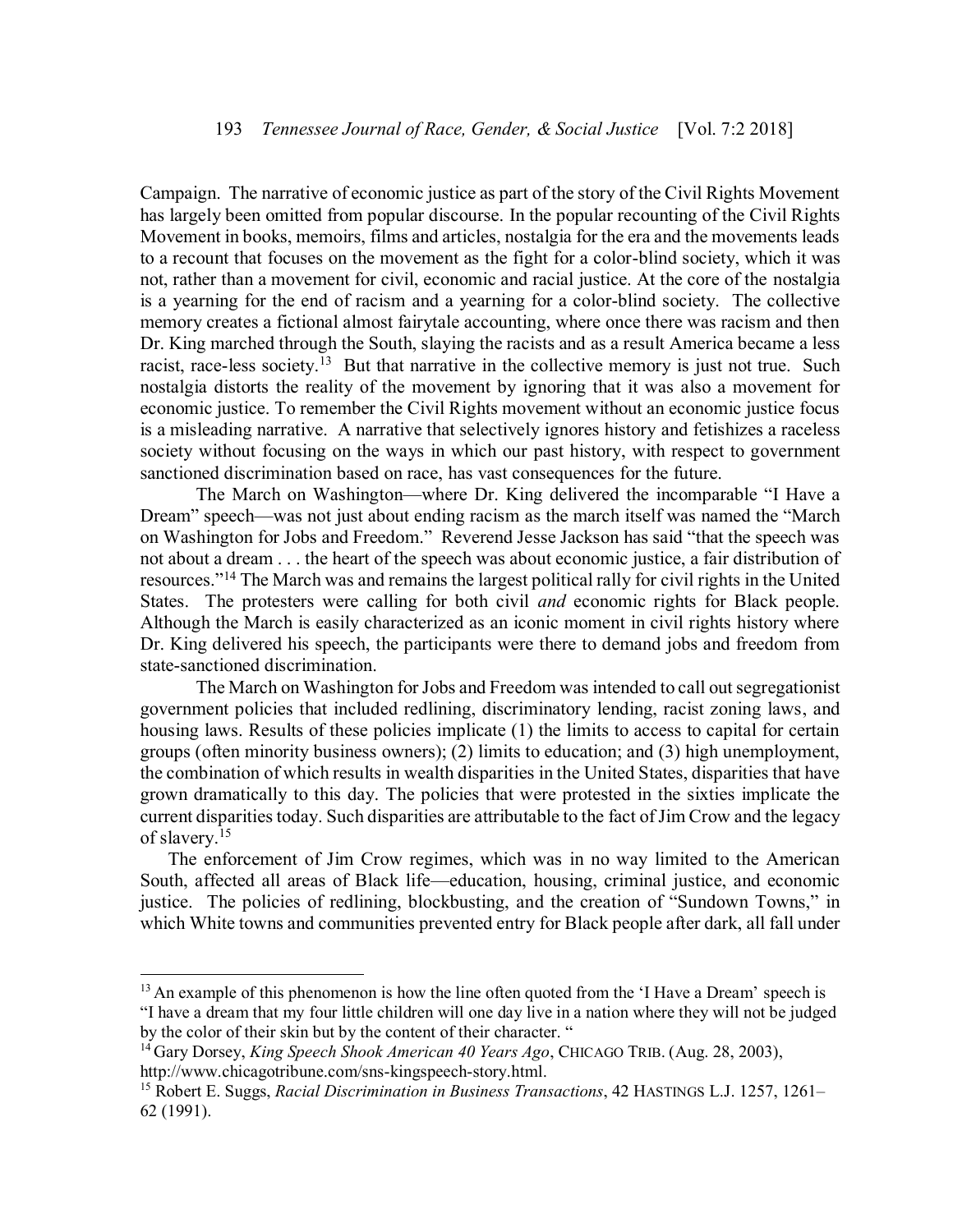the umbrella of Jim Crow.<sup>16</sup> These policies affected agency and choice for Black Americans. Jim Crow and other forms of discrimination limited economic security and self-determination in the Black community and caused disparities in employment, poverty, housing, and education. The major consequence of the government policies is the lingering effect that Jim Crow had on the economic prospects and therefore the restrictions on the wealth building opportunities for Black Americans and other people of color in this country to this day. While the civil rights legislation prohibited future discrimination with respect to housing, voting, and education, it did nothing to reverse how the legacy of Jim Crow would come to bear out on the economic prospects of those affected.<sup>17</sup> The challenges raised by the Civil Rights movement still exist today so that despite the Civil Rights achievements, the centuries long discriminatory government action would become the cause of the modern-day wealth gap.<sup>18</sup>

### A. DEFINING THE WEALTH GAP: THE HOUSING MARKET

<span id="page-6-0"></span>Distinct from income, which is earned by employment, wealth is attained by the transfer of resources from generation to generation.<sup>19</sup> Black families have lower wealth levels than White families.<sup>20</sup> With respect to wealth the racial differences have not dissipated over time because of the effects of legal discriminatory government policies that perpetuate the circumstances of the wealth gap. Culture writer Ta-Nehisi Coates wrote that the wealth gap "puts a number on something we feel but cannot say—that American prosperity was ill-gotten and selective in its distribution."<sup>21</sup> The racialized government policies, which entrenched racial inequity, are by no means historical anomalies without modern consequences or relevance.<sup>22</sup> If there were a single indicator to measure the low socio-economic status of Black Americans, compared to their white counterparts, it would be the wealth gap. White Americans with a college degree are on average three times as wealthy as Black Americans with the same credential,<sup>23</sup> and in families whose head of the household is employed, white families have ten

<sup>16</sup> Richard Rothstein, *The Making of Ferguson: Public Policies at the Root of its Troubles*, ECON. POLICY INST. (Oct. 15, 2014).

 $17$  *Id.* 

<sup>18</sup> Signe-Mary McKiernan et al., *Nine Charts about Wealth Inequality in America*, URBAN INST. (2017), [http://http://apps.urban.org/features/wealth-inequality-charts/](http://http/apps.urban.org/features/wealth-inequality-charts/) (The gap in wealth between races remains large-even times greater than the gap in income.).

<sup>19</sup> Janelle Jones, *The Racial Wealth Gap: How African-Americans have been Shortchanged out of the Materials to Build Wealth*, ECON. POL'Y INST. (Feb. 13, 2017), [https://www.epi.org/blog/the-racial](https://www.epi.org/blog/the-racial-wealth-gap-how-african-americans-have-been-shortchanged-out-of-the-materials-to-build-wealth/)[wealth-gap-how-african-americans-have-been-shortchanged-out-of-the-materials-to-build-wealth/.](https://www.epi.org/blog/the-racial-wealth-gap-how-african-americans-have-been-shortchanged-out-of-the-materials-to-build-wealth/)  $^{20}$  *Id.* 

<sup>21</sup> *See* Ta-Nehisi-Coates, *The Case for Reparations*, ATLANTIC (May 24, 2014),

[http://www.theatlantic.com/features/archive/2014/05/the-case-for-reparations/361631/.](http://www.theatlantic.com/features/archive/2014/05/the-case-for-reparations/361631/) <sup>22</sup> *Id.* 

<sup>23</sup> Tatjana Meschede, Joanna Taylor, Alexis Mann, & Thomas Shapiro, "*Family Achievements?": How a College Degree Accumulates Wealth for Whites and Not For Blacks*, 99 FED. RES. BANK ST. LOUIS REV. 121–37 (2017), [https://iasp.brandeis.edu/pdfs/2017/Family%20Achievements-](https://iasp.brandeis.edu/pdfs/2017/Family%20Achievements-%20College%20Degree.pdf) [%20College%20Degree.pdf.](https://iasp.brandeis.edu/pdfs/2017/Family%20Achievements-%20College%20Degree.pdf)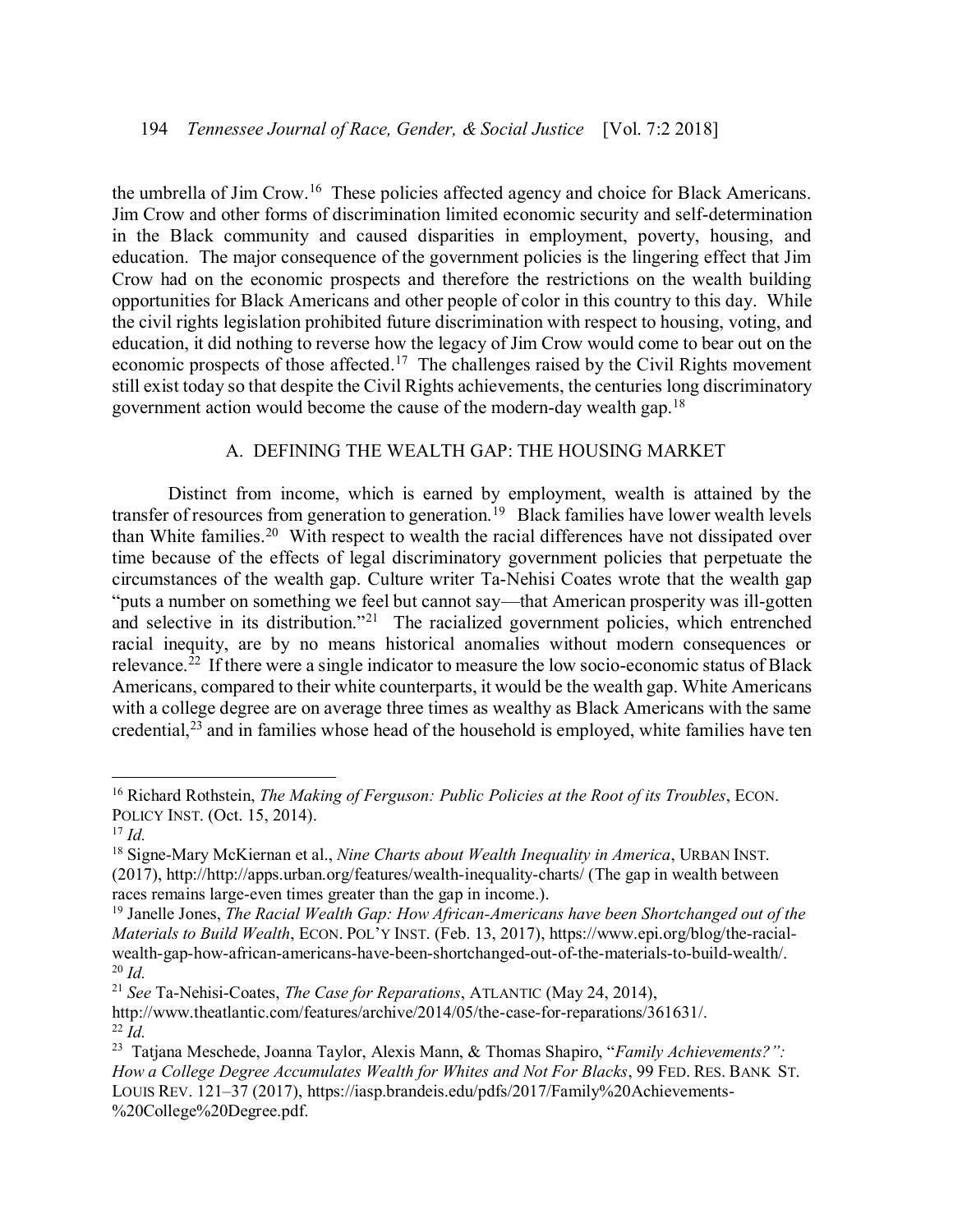times the wealth of black families.<sup>24</sup> In a joint report, the Institute for Policy Studies and the Corporation for Economic Development, found that over the last thirty years, the average wealth of white families has grown by eighty-four percent, 1.2 times the rate of growth for the Latino population and three times the rate of growth for the Black population.<sup>25</sup> If the rate of growth continues in such fashion without significant economic policy intervention, the average black household will need 228 years to accumulate as much wealth as their white counterparts and Latinos will need eighty-four years to achieve parity.<sup>26</sup>

Housing is a powerful driver of wealth since home equity drives the majority of wealth in the United States.<sup>27</sup> "The empirically accurate American wealth narrative is not simply about individual hard work, discipline, and savings; notably it is also about structured homeownership opportunities, real estate markets, government programs encouraging homeownership, and residential segregation."<sup>28</sup> Since homeownership is a major component of wealth in this country, examining the history of the housing market and historical practices is important to understanding how homeownership perpetuates the wealth gap.<sup>29</sup> Historically, the government played a large role in creating this phenomenon. As part of the New Deal, as the country was trying to pull itself out of the Great Depression and its aftermath, the U.S. government guaranteed mortgages for the population.<sup>30</sup> President Franklin Roosevelt rolled out the New Deal and established the Federal Housing Administration and used home ownership as a tool to stabilize the economy and create economic security for many, mostly white, Americans.<sup>31</sup>

The programs implemented by the federal government to save the economy transformed the housing market and paved the way for working class Americans to achieve homeownership, but these important government program created racial preferences.<sup>32</sup> The FHA would not insure mortgages in "risky areas," which was essentially code for mortgages in neighborhoods where a majority of Black Americans resided<sup>33</sup> The FHA created maps and

 $\overline{a}$ 

<sup>27</sup> Tanvi Mirsa, *What Drives the Black-White Wealth Gap?*, CITYLAB (April 20, 2018),

<sup>24</sup> William Darity Jr., et al., *What We Get Wrong about Closing the Racial Wealth Gap,* SAMUEL DUBOIS COOK CTR. ON SOC. EQUITY & INSIGHT CTR. FOR COMM. ECON. DEV. (April 2018), https://socialequity.duke.edu/sites/socialequity.duke.edu/files/siteimages/FINAL%20COMPLETE%20REPORT.pdf

<sup>25</sup> Dedrick Asante-Muhammed et al., *The Ever Growing Gap: Without Change African-American and Latino Families Won't Match White Wealth for Centuries*, INST. FOR POLICY STUDIES & CORP. FOR ECON. DEV. (2016), http://www.ips-dc.org/wp-content/uploads/2016/08/The-Ever-Growing-Gap-CFED\_IPS-Final-1.pdf.

<sup>26</sup> *Id.*

[https://www.citylab.com/equity/2018/04/does-homeownership-really-drive-the-black-white-wealth](https://www.citylab.com/equity/2018/04/does-homeownership-really-drive-the-black-white-wealth-gap/558410/)[gap/558410/.](https://www.citylab.com/equity/2018/04/does-homeownership-really-drive-the-black-white-wealth-gap/558410/)

<sup>28</sup> Thomas Shapiro, *Race, Homeownership and Wealth*, 20 WASH. U. J. L. & POL'Y 53, 59 (2006).  $^{29}$  *Id.* 

<sup>30</sup> Arnold R. Hirsch, *"Containment" on the Home Front: Race and Federal Housing Policy from the New Deal to the Cold War*, 26 J. URBAN HIST. 158, 183 (2000).

<sup>31</sup> *Id.* at 159–60.

 $32$  *Id.* 

<sup>33</sup> *Id.*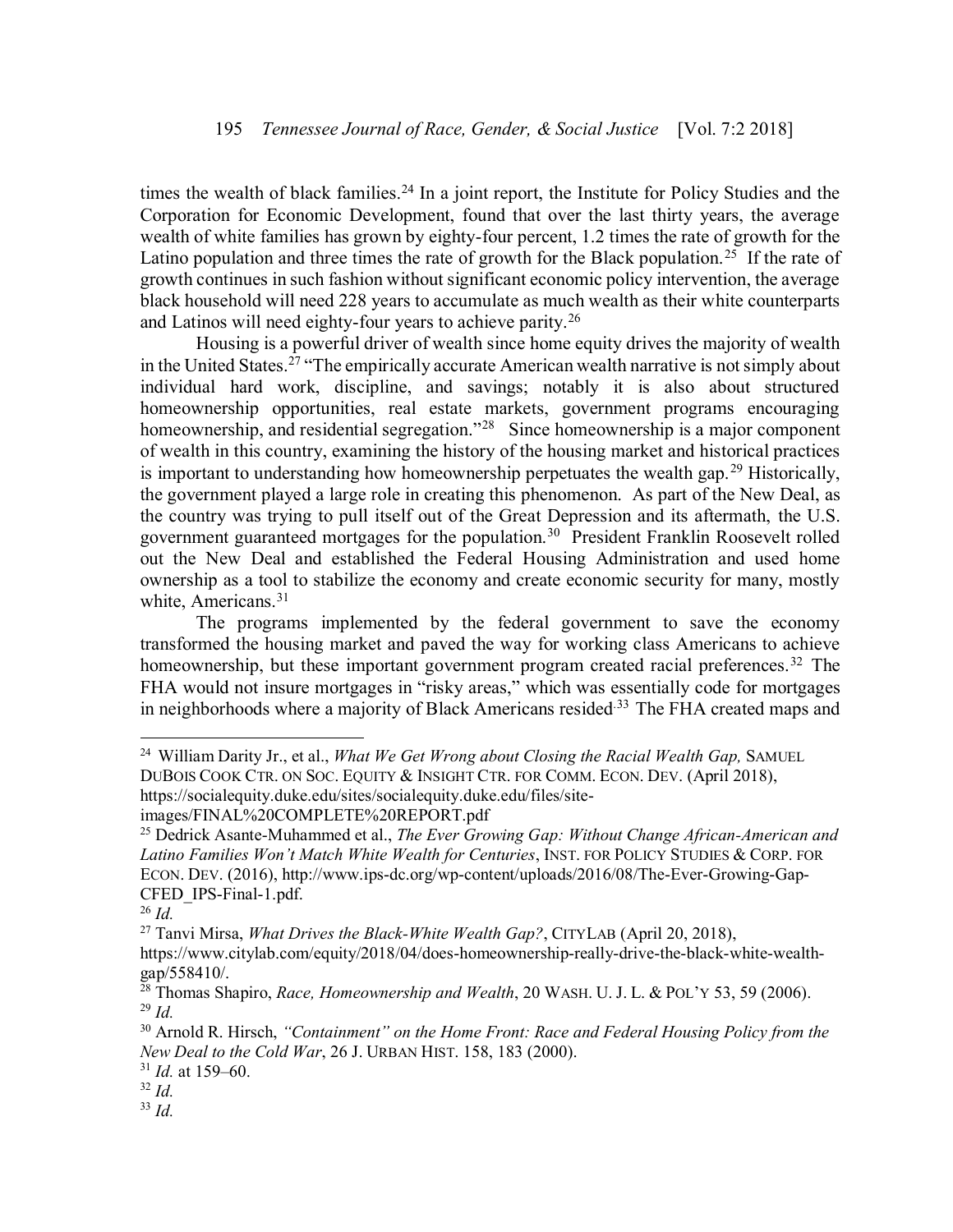drew red lines, known as redlining, indicating where the FHA would not insure loans.<sup>34</sup> Therefore, Black Americans were not able to access the mortgage guarantees promised by the FHA and the New Deal; Black Americans lost out on decades of growth and the opportunity to build wealth and pass the wealth on to the next generation unlike their white counterparts.<sup>35</sup> In most American cities, the maps used for redlining coincide with modern day segregation.<sup>36</sup>

The combined history of Jim Crow and the FHA prevented Black Americans from building wealth through homeownership, a significant contributing factor to the modern wealth gap. Homeownership is still the greatest source of wealth in the United States.<sup>37</sup> Black homeownership lags behind White homeownership as only forty-one percent of Black Americans own their homes, compared with seventy-one percent of White Americans.<sup>38</sup> Black Americans not only build less wealth through a low rate of homeownership, but also because home values in segregated communities of color are lower than home values in White communities, resulting in Black homeowners earning a smaller return on their investment.<sup>39</sup>

The enormous difference in wealth is due in large part to the effects of intergenerational wealth transfers that have occurred over time.<sup>40</sup> Wealth and real property, unlike income, accumulates in value and may be passed from generation to generation.<sup>41</sup> Wealth transfers between generations contribute to the modern wealth gap because wealthy parents and grandparents can pass their wealth on to children and grandchildren through inheritance.<sup>42</sup> "It is the unearned birthright of inheritance or other family transfers that has the greatest effect on wealth accumulation, and likewise is the largest factor erecting barriers to wealth accumulation

 $\overline{a}$ 

<sup>36</sup> *See* Rothstein, *supra* note 16, at 2.

<sup>34</sup> *Id.* at 162.

<sup>35</sup> *Id. See generally,* IRA KATZNELSON, WHEN AFFIRMATIVE ACTION WAS WHITE: AN UNTOLD HISTORY OF RACIAL INEQUALITY IN TWENTIETH-CENTURY AMERICA 17 (2005).

<sup>37</sup> Doug Ryan, *Homeownership Is Still Very Much an Asset-Building Strategy*, SHELTERFORCE (Aug. 12, 2014), https://shelterforce.org/2014/08/12/homeownership\_is\_still\_very\_much\_an\_assetbuilding strategy.

<sup>&</sup>lt;sup>38</sup> Rodney Brooks, *Declining Black Homeownership Has Big Retirement Implications*, FORBES (May 10, 2017), https://www.forbes.com/sites/nextavenue/2017/05/10/declining-black-homeownershiphas-big-retirement-implications/#45d87371e90c.

<sup>39</sup> *See* ASS'N FOR ENTER. OPPORTUNITY, THE TAPESTRY OF BLACK BUSINESS OWNERSHIP IN AMERICA: UNTAPPED OPPORTUNITIES FOR SUCCESS 24 (2016),

https://aeoworks.org/images/uploads/fact\_sheets/AEO\_Black\_Owned\_Business\_Report\_02\_16\_17\_F OR\_WEB.pdf [https://perma.cc/SEZ9-L43E]; Emily Badger, *'This Can't Happen by Accident'*, WASH. POST (May 2, 2016)[,](https://www.washingtonpost.com/graphics/business/wonk/housing/atlanta/)

[https://www.washingtonpost.com/graphics/business/wonk/housing/atlanta/.](https://www.washingtonpost.com/graphics/business/wonk/housing/atlanta/) <sup>40</sup> *Id.*

<sup>41</sup> Laurence J. Kotlikoff & Lawrence H. Summers, *The Role of Intergenerational Transfers in Aggregate Capital Accumulation*, 89 J. POL. ECON. 706, 730 (1981).

<sup>42</sup> Laurence J. Kotlikoff & Lawrence H. Summers, *The Contribution of Intergenerational Transfers to Total Wealth: A Reply*, (NBER, Working Paper No. 1827, 1986) (reviewing evidence accumulated after 1981); *see also* Kotlikoff & Summers*,* supra note 41, at 730 (intergenerational transfers are the "major element determining wealth accumulation" in the U.S.; eliminating intergenerational transfers would reduce wealth by \$3 trillion).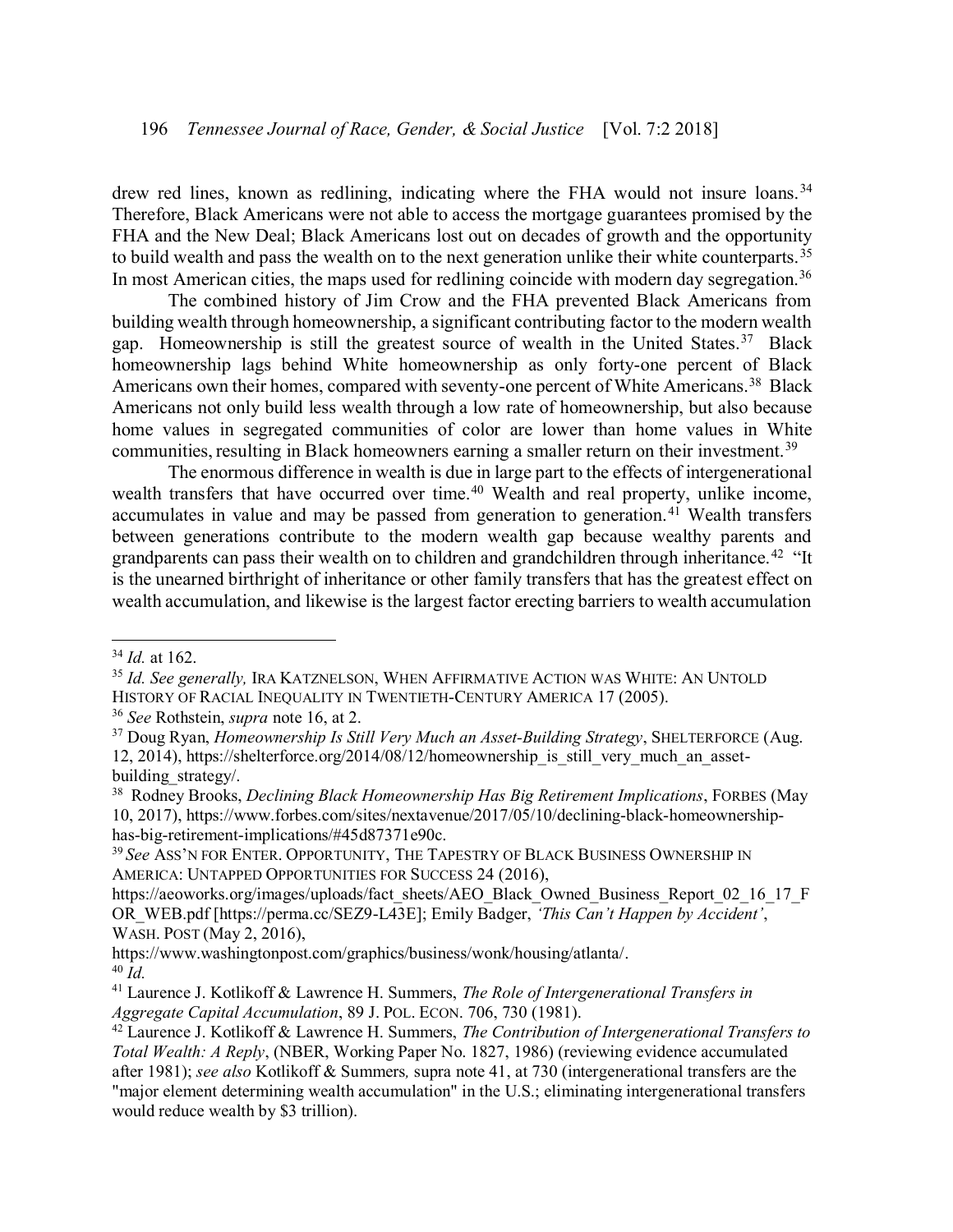for people of color."<sup>43</sup> More specifically, white families that receive an inheritance receive, on average, more than \$150,000 from the previous generation, whereas that figure is less than \$40,000 for black families.<sup>44</sup> The differences that have been found between black and white families are stark. White households living near the poverty line typically have about \$180,000 in wealth, while black households in similar economic straits typically have a median wealth near zero. In other words, many black families have a negative net worth."<sup>45</sup> White households with an unemployed head of household still have more wealth than a Black household with an employed head of household.<sup>46</sup> White families have simply had more time to pass opportunities to subsequent generations.

Recent data from the Metropolitan Policy Program at the Brookings Institute found that racism affects the value of black homeowners' property. In the average U.S. metropolitan area, homes in neighborhoods where the share of the population is at least 50% black are valued at roughly half the prices as homes in neighborhoods with little to no black residents. <sup>47</sup> The research found that racism and bigotry have robbed black Americans of the collective sum of \$156 billion.<sup>48</sup>

#### B. ECONOMIC VIOLENCE IN MODERN TIMES

<span id="page-9-0"></span>Economic inequality has worsened since 1968, particularly for Black Americans.<sup>49</sup> While the past Civil Rights Movement was in response to discrimination and racist government policies, the current Black Lives Matter Movement is another response to existing structural inequities that stem from the root of the same tree that brought about the Civil Rights Movement.<sup>50</sup> The Black Lives Matter Movement has revived the economic justice and civil rights discourse. Recognizing that the economic violence suffered in Black communities

<sup>43</sup> Derrick Hamilton et. al., *Umbrellas Don't' Make it Rain: why Studying and Working Hard Isn't Enough for Black Americans,* INSIGHT CTR. FOR CMTY ECON. DEV., (April 2015).

<sup>44</sup> Meschede, Taylor, Mann & Shapiro, *supra* note 23, at 128.

<sup>45</sup> Darity, *supra* note 24.

<sup>46</sup> Jones, *supra* note 19.

 $^{47}$  ANDRE M. PERRY, JONATHAN ROTHWELL,  $\&$  DAVID HARSHBARGER, THE DEVALUATION OF ASSETS IN BLACK NEIGHBORHOODS, BROOKINGS INSTITUTE (Nov. 27, 2018),

https://www.brookings.edu/research/devaluation-of-assets-in-black-neighborhoods/. <sup>48</sup> *Id.*

<sup>49</sup> Michael T. Owyang & Hannah G. Shell, *Measuring Trends in Income Inequality*, FED. RES. BANK OF ST. LOUIS (April 2016).

<sup>50</sup> Josh Hafner, *How Michael Browns Death, Two Years Ago, Pushed #BlackLivesMatter Into a Movement*, USA TODAY (Aug. 8, 2016), [https://www.usatoday.com/story/news/nation](https://www.usatoday.com/story/news/nation-now/2016/08/08/how-michael-browns-death-two-years-ago-pushed-blacklivesmatter-into-movement/88424366/)[now/2016/08/08/how-michael-browns-death-two-years-ago-pushed-blacklivesmatter-into](https://www.usatoday.com/story/news/nation-now/2016/08/08/how-michael-browns-death-two-years-ago-pushed-blacklivesmatter-into-movement/88424366/)[movement/88424366/](https://www.usatoday.com/story/news/nation-now/2016/08/08/how-michael-browns-death-two-years-ago-pushed-blacklivesmatter-into-movement/88424366/) (The Black Lives Matter movement emerged during the summer of August 2014 and continued through 2015, when African Americans led protests across the country in response to the police murder of Michael Brown in Ferguson, Mo., the police killing of Freddie Gray in Baltimore Md. and the acquittal of the police officer accused of the choking death of Eric Garner in New York City. The movement that emerged from these protests took "Black Lives Matter" as their slogan.).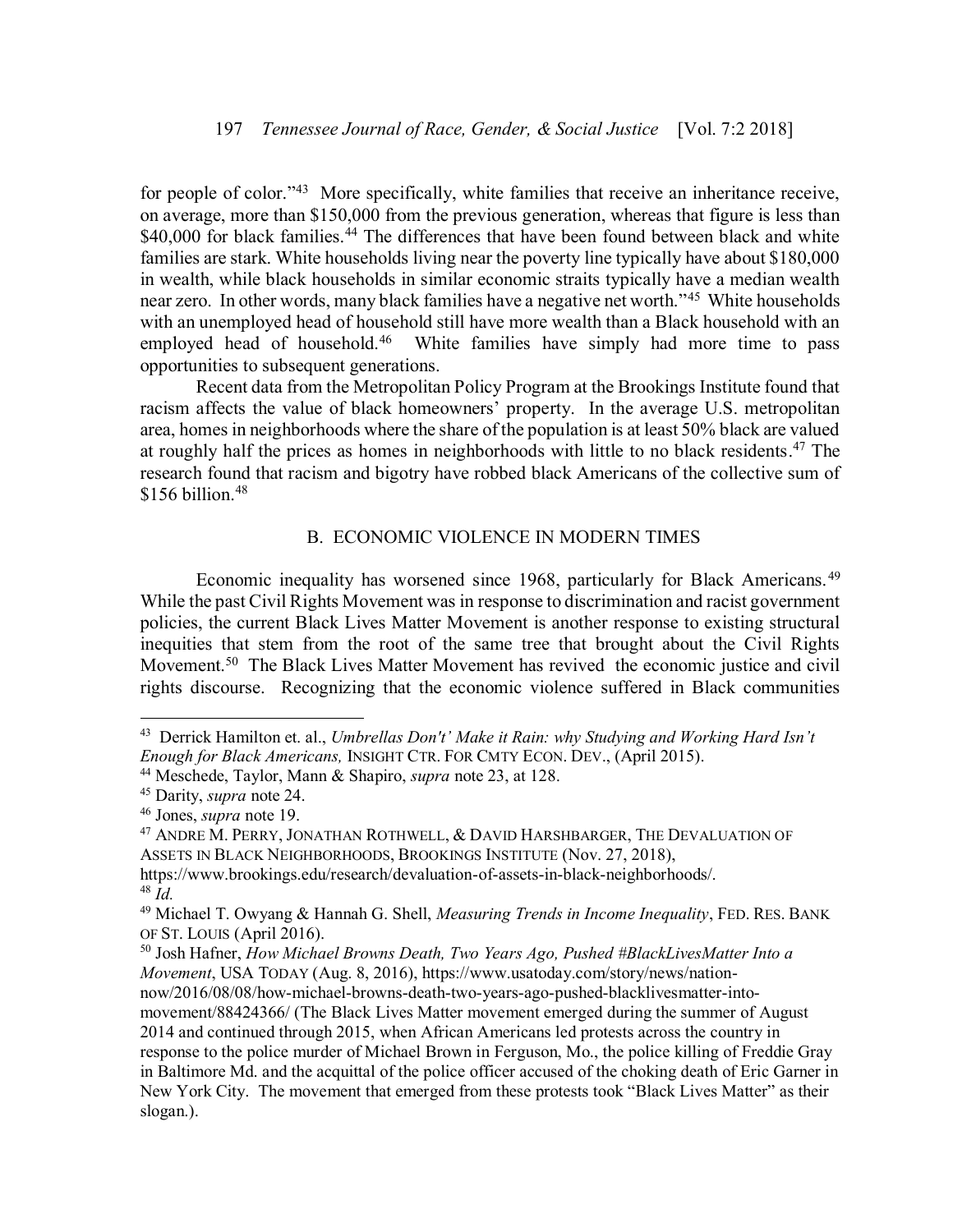resonates through every aspect of civil society from access to education to bail reform to criminal justice and the plea system criminalizing poverty, the Black Lives Matters Movement champions both the civil rights and economic justice model put forward by the Civil Rights Movement fifty years ago. However, our mainstream vision sweeps the economic justice discussion under the rug, likely because the Black Lives Matter political platform points to massive structural changes required to move towards full social equity. Today's activists are speaking, just as they did in 1968, and it is important that we listen.

The Civil Rights Movement and the Black Lives Matter Movement share a core economic justice goal, although the economic justice goals are often overshadowed by the important civil rights and criminal justice goals.<sup>51</sup> There are many structural inequities that come out of the country's legacy of slavery, but often civil rights and criminal justice (mass incarceration)<sup>52</sup> get highlighted over economic justice and community development.<sup>53</sup> Wealth as a component of economic justice is important because research suggests that the racial wealth gap may be one of the main mechanisms for perpetuating racial economic inequality.

There are parallels to today's political and economic climate from the Civil Rights era, such as discrimination and racialized violence, and the limitation of Black business opportunity.<sup>54</sup> The status quo of the Jim Crow South that spurred the Civil Rights Movement in the middle of the twentieth century laid the groundwork for the current economic and political climate. In that era, forced and government-supported segregation limited Black economic power and black business ownership.<sup>55</sup> The Civil Rights Movement connected white violence to economic violence and similarly, the Black Lives Matter movement also connects government-sanctioned violence to economic justice.<sup>56</sup> The Black Lives Matter movement has connected police violence to other forms of institutional racism.<sup>57</sup> The platform extends beyond the narrative of protesting anti-black violence and police violence to a recognition of the value of black life, which then naturally extends to economic justice.<sup>58</sup> The Black Lives Matter political platform lists the wealth gap as one of its issues.<sup>59</sup> Economic justice continues to be at the core of what leaders are doing and have done, but it may not be highlighted or

<sup>55</sup> *See supra* note 16 and accompanying text.

<sup>51</sup> Tanzia Vega, *The Next Battle for Black Lives Matter: Economic Justice*, CNN MONEY (Aug. 2, 2016), [https://money.cnn.com/2016/08/02/news/economy/black-lives-matter-the](https://money.cnn.com/2016/08/02/news/economy/black-lives-matter-the-economy/index.html)[economy/index.html.](https://money.cnn.com/2016/08/02/news/economy/black-lives-matter-the-economy/index.html)

<sup>52</sup> Adam Litptax, *U.S. Prison Population Dwarfs that of Other Nations*, N.Y. TIMES (April 23, 2009), <https://www.nytimes.com/2008/04/23/world/americas/23iht-23prison.12253738.html> (The United States accounts for 5% of the world's population and 25% of the world's prison population.). <sup>53</sup> Vega, *supra* note 51.

<sup>54</sup> *See generally*, Rothstein, *supra* note 16 (outlining the relationship between the criminal injustices highlighted by the events in Ferguson, MO and the roots of segregation).

<sup>56</sup> See *Economic Justice*, THE MOVEMENT FOR BLACK LIVES MATTER,

https://policy.m4bl.org/economic-justice/ (las visited Nov. 8, 2018).

<sup>57</sup> *Id.*

<sup>58</sup> *Id.*

<sup>59</sup> *Id.*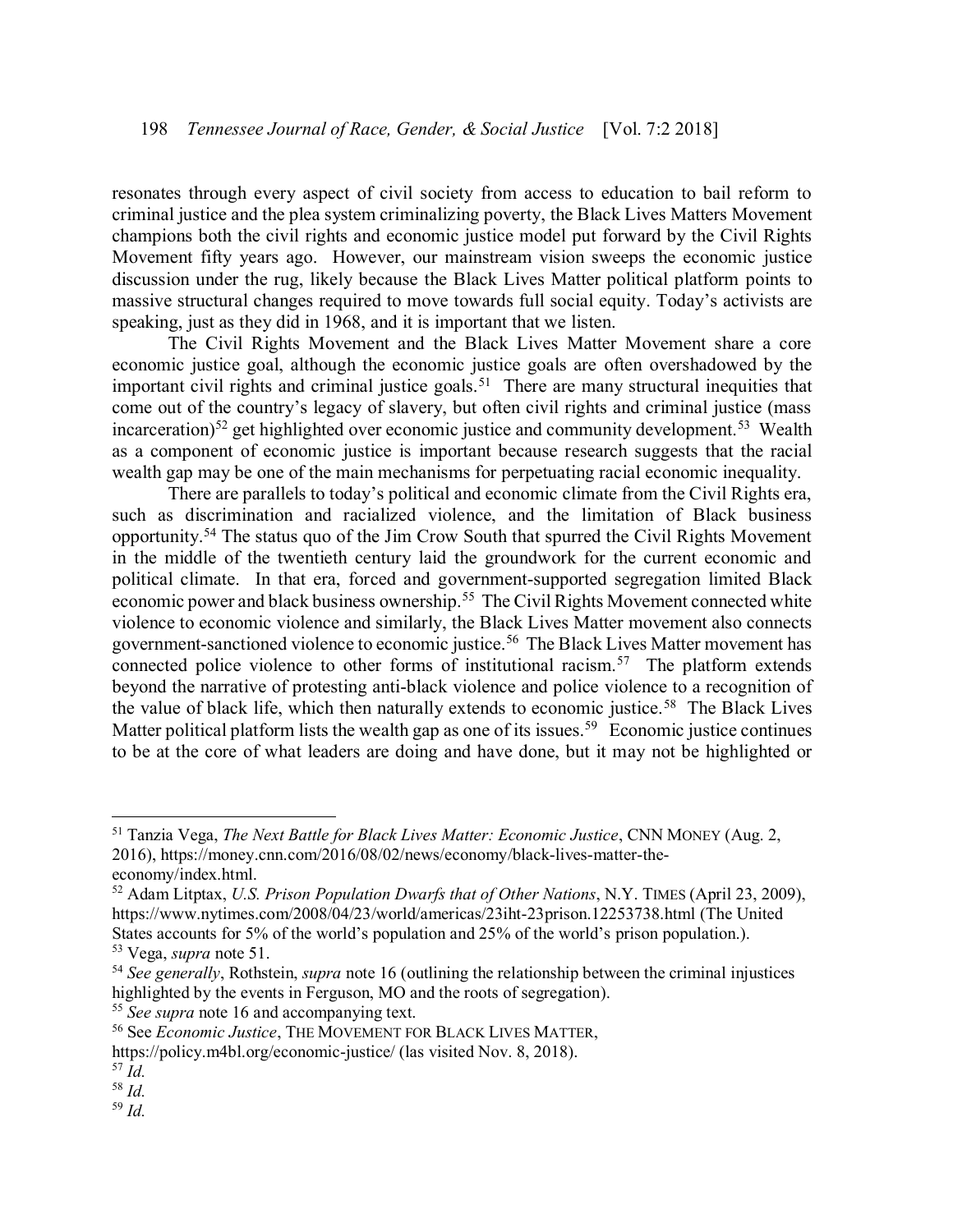picked up nationally by the mainstream, but economic justice at its root, is linked to historic structural inequities.<sup>60</sup>

#### STRUCTURAL INEQUITY AND THE REALITIES OF ENTREPRENEURSHIP II.

In the pre-Civil Rights era, both Booker T. Washington and W.E.B. Dubois "advocated the importance of black business creation and expansion."61 Part of the solution to economic inequality was entrepreneurship and community economic development.<sup>62</sup> Entrepreneurship theory is the idea that entrepreneurship is a viable means of economic development because it has the potential to facilitate new business, create jobs and foster innovation. It promotes entrepreneurship as a wealth-building strategy. $63$  Its proponents would argue that entrepreneurship is a vital component to achieving economic justice to realize the dream articulated by Dr. King.64

Long seen as a vehicle for wealth building and job creation, "[e]ntrepreneurship has long been praised as a route to eliminate racial wealth inequality."<sup>65</sup> Assuming entrepreneurship is a viable solution to economic disparity, the current state of entrepreneurship is such that entrepreneurship is only viable for the already wealthy and privileged.<sup>66</sup> The current makeup of the entrepreneurship ecosystem is such that entrepreneurship as a "solution" to poverty and economic disparity will not meaningfully change the status quo or bridge the racial wealth gap.<sup>67</sup> Entrepreneurship and community economic development have been criticized for their approach to furthering economic justice.<sup>68</sup> Recent scholars have questioned entrepreneurship as a tool for poverty alleviation, finding that past barriers to opportunity prevented black families from building wealth and finding that entrepreneurship and the market alone cannot address wealth inequality without public sector intervention. 69 In April 2018, researchers debunked myths related to the racial wealth gap, in a report titled, "What We Get Wrong About the Racial Wealth Gap" and concluded that entrepreneurship cannot be a viable strategy to eliminate the wealth gap since wealth is needed

<sup>60</sup> *See id.* 61 Clay & Jones, *supra* note 11, at 259

<sup>62</sup> Rashmi Dyal-Chand & James V. Rowan, *Developing Capabilities, Not Entrepreneurs: A New Theory for Community Economic Development*, 42 HOFSTRA L. REV. 839, 841 (2013).

<sup>63</sup> *Id.* 

<sup>64</sup> *See* King, *supra* note 4*.* 

<sup>65</sup> Darity, *supra* note 24.

<sup>66</sup> *See generally* Lynnise E. Phillips Pantin, *The Wealth Gap and the Racial Disparities in the Startup Ecosystem*, 62 ST. LOUIS U. L.J. 419 (2018).

<sup>67</sup> *Id.* at 445–57.

<sup>68</sup> *Id.* at 451–52.

<sup>69</sup> *See* Louise A. Howells, *Dimensions of Microenterprise: A Critical Look at Microenterprise as a Tool to Alleviate Poverty*, 9 J. AFFORDABLE HOUSING & CMTY. DEV. L. 161, 174 (1999-2000) (examining microenterprise as a tool to address poverty); *see also* Scott L. Cummings, *Community Economic Development as Progressive Politics: Towards a Grassroots Movement for Economic Justice,* 54. STAN. L. REV. 399 (2001); Dyal-Chand & Rowan, *supra* note 62, at 842 (critiquing entrepreneurship as a community economic development strategy).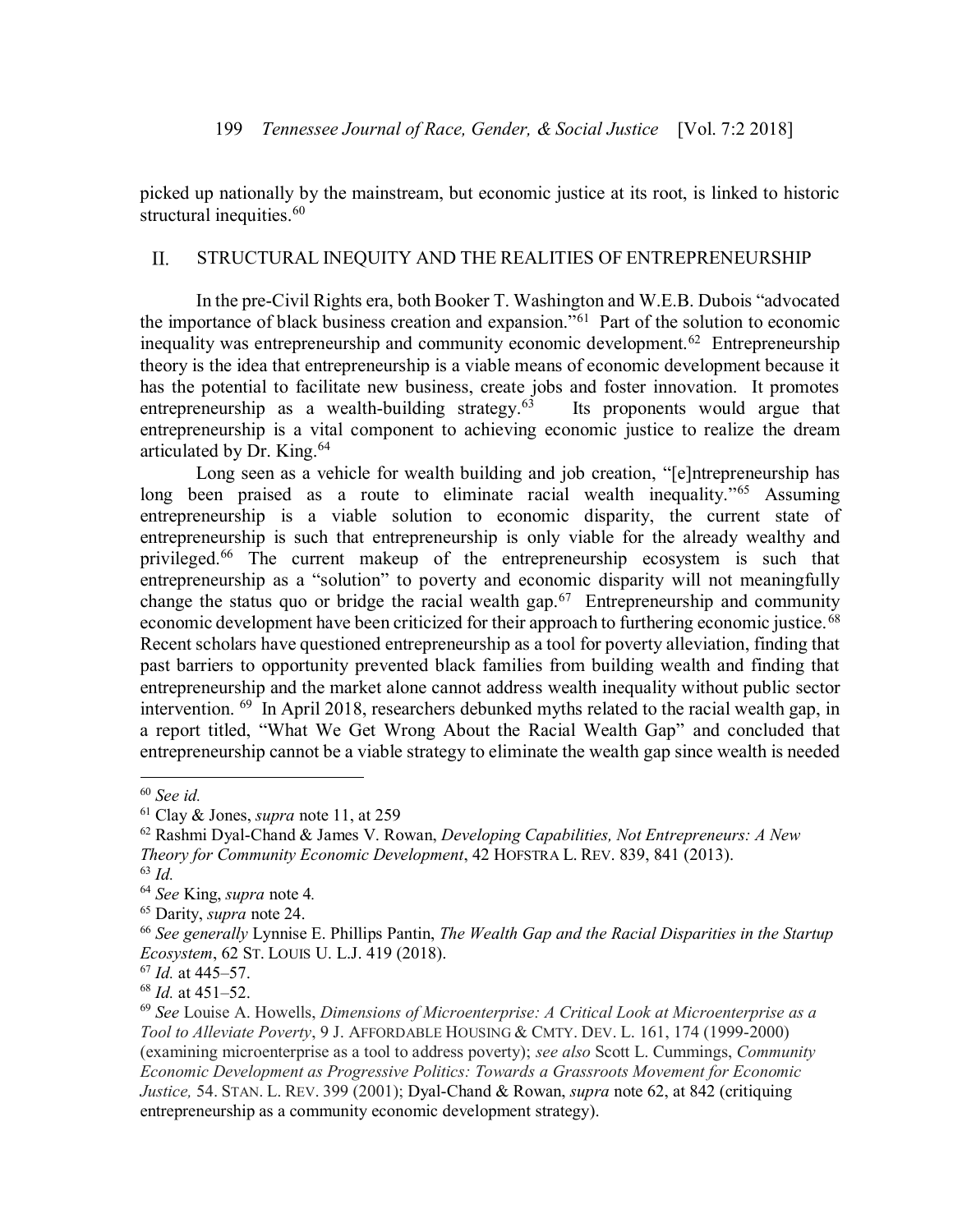before one becomes an entrepreneur.<sup>70</sup> The report noted that the only way for entrepreneurship to have a meaningful impact on the racial wealth gap would be if there were a dramatic divergence from the current composition of the entrepreneurial ecosystem in terms of ethnicity and class makeup.<sup>71</sup> The report found that "in short the composition of entrepreneurship type would need to be dramatically different in terms of ethnic and class makeup to have a net positive effect on the racial wealth gap . . . . No amount of tutorials or online classes from wealth experts can change the reality of the racialized advantages and disadvantages that undergird entrepreneurship in America"<sup>72</sup> Effectively, "there are no actions that Black Americans can take unilaterally that will have much of an effect on reducing the wealth gap."<sup>73</sup>

The significance of differences in wealth along racial lines cannot be understated for it is wealth that creates opportunity, begetting more wealth and opportunity.<sup>74</sup> Since entrepreneurs typically draw from their own resources to finance and startup their venture, one needs to already be wealthy to take advantage of entrepreneurship as a wealth-building opportunity.75 Further, the amount of wealth that an entrepreneur has affects her ability to access sources of capital for the business.<sup>76</sup> Because Black people are less likely to inherit money or receive financial assistance from their families, they are less able than their white peers to use that income derived from inheritance to pursue other wealth-building opportunities.

As evidenced by the legacy of Jim Crow and New Deal era policies, Black people have less capital to leverage and less valuable collateral for bank loans, both of which might be needed to start a successful entrepreneurial venture.<sup>77</sup> Because of the concentration of wealth among white individuals, funding streams to entrepreneurs mirror existing pockets of wealth, resulting in white male entrepreneurs receiving the majority of startup funding.<sup>78</sup> Therefore, for non-white entrepreneurs, success in entrepreneurship is rare.79

#### $III.$ ECONOMIC JUSTICE AND THE ROLE OF TRANSACTIONAL LAW CLINICS

The first transactional clinics in law schools were focused on affordable housing and community economic development ("CED").<sup>80</sup> These clinics represented community groups

<sup>70</sup> Darrity*, supra* note 24, at 1.

<sup>71</sup> *Id.* at 34.

<sup>72</sup> *Id.* at 34–35.

 $\frac{73}{14}$  *Id.* at 4.  $\frac{74}{14}$ 

<sup>75</sup> *See* Dyal-Chand & Rowan, *supra* note 62.

<sup>76</sup> *Id.* at 860–64.

<sup>77</sup> Emily Fetsch, *Does Racial Wealth Disparity Hinder Entrepreneurship?,* GROWTHOLOGY (Jan. 21, 2016), http://www.kauffman.org/blogs/growthology/2016/01/does-racial-wealth-disparity-hinderentrepreneurship.

<sup>78</sup> Melissa Bradley, *Investing in Minority Entrepreneurs: An Economic Imperative for the United States*, KAUFFMAN COMPILATION: RESEARCH ON RACE AND ENTREPRENEURSHIP, (Dec. 2016). <sup>79</sup> Fetsch, *supra* note 70.

<sup>80</sup> Susan R. Jones, *Small Business and Community Economic Development: Transactional Lawyering*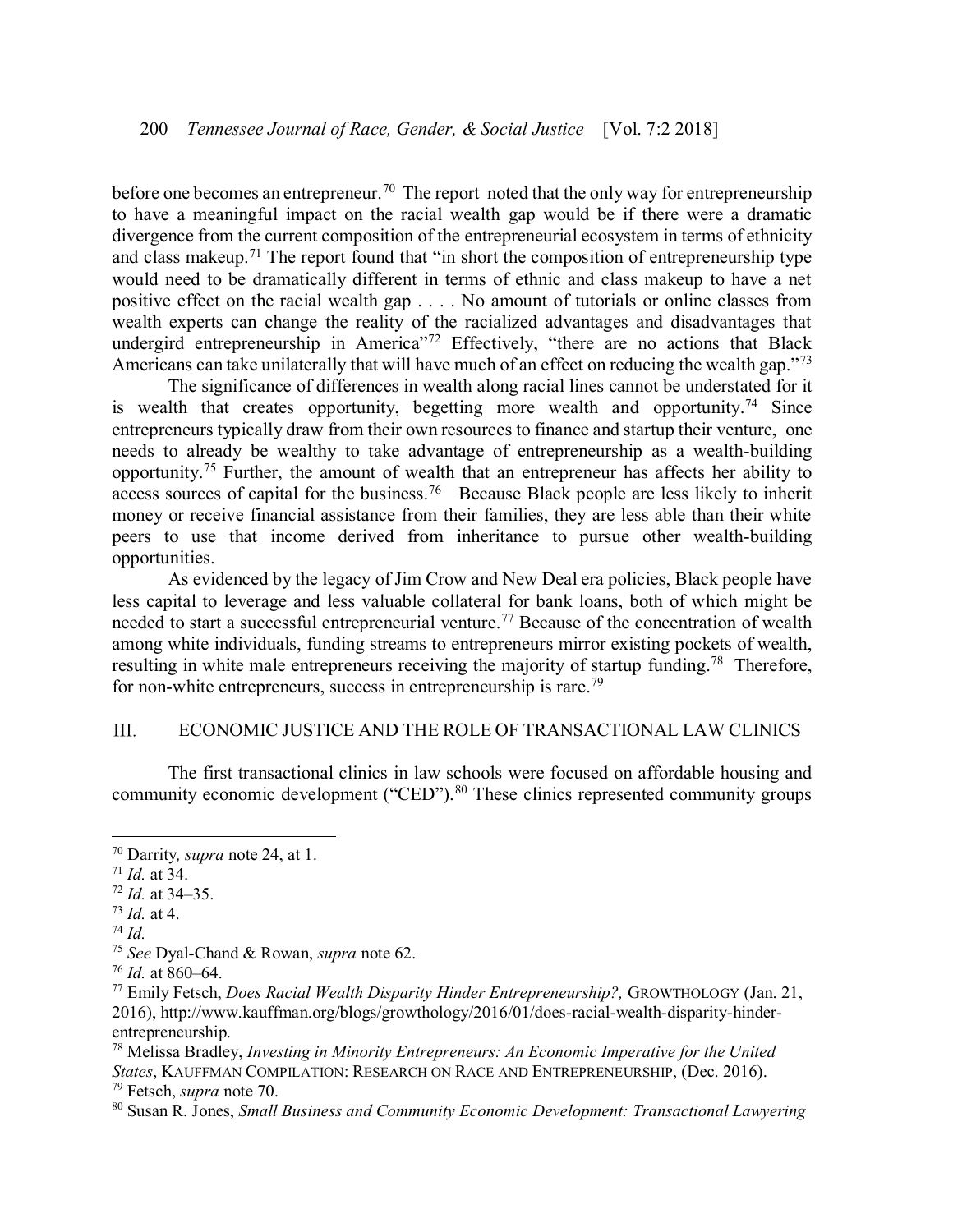and individuals seeking social and economic justice. Community economic development is an approach to working with government and private sectors to build strong communities, industries, and markets. $81$  A CED clinic facilitates the work of government actors, community groups, and private sectors to further the development of specific communities, particularly low-income communities.<sup>82</sup> CED and community lawyering organically arose out of the drive for social justice in clinical legal education.<sup>83</sup>

In the 1990s, the modern "business law clinic," which is markedly different than the traditional CED clinic, emerged.<sup>84</sup> In more recent times, transactional clinics have become ever more pervasive in the law school curriculum.<sup>85</sup> A business law clinic fulfills the mission of training students to be transactional lawyers by providing real world experiences with actual clients.<sup>86</sup> These clinics tend to focus on entrepreneurship, innovation and small business, and some clinics may pedagogically move away from traditional clinical pedagogy.<sup>87</sup> The breadth of types of transactional clinics is astounding. Transactional law clinics across the country focus on intellectual property,  $88$  social enterprise,  $89$  arts  $90$ , food law,  $91$  international

*for Social Change and Economic Justice*, 4 CLINICAL L. REV. 195 (1997); *see also,* Laurie Hauber, Promoting Economic Justice Through Transactional Community Centered Lawyering, 27 ST. LOUIS U. PUB. L. REV. 3, 10 (2007).

<sup>81</sup> Jones, *supra* note 80, at 207–08.

<sup>82</sup> *Id.* at 232.

<sup>83</sup> Patience Crowder, *Designing a Transaction Law Clinic for Life-Long Learning*, LEWIS & CLARK L. REV. 413, 416 (2015) (describing how by working with community groups and nonprofit organizations in underserved communities, the work of these clinics is directly linked to the social justice origins of clinical legal education).

<sup>84</sup> Robert R. Statchen, *Clinicians, Practitioners, and Scribes: Drafting Client Work Product in a Small Business Clinic*, 56 N.Y.L. SCH. L. REV. 233, 241 (2011-2012) (stating that a number of transactional clinics, and particularly small business clinics, began to increase in the late 1990s). <sup>85</sup> *See* Susan R. Jones & Jacqueline Lainez, *Enriching the Law School Curriculum: The Rise of* 

*Transactional Legal Clinics in U.S. Law Schools*, 43 WASH. U. J.L. & POL'Y 85, 86 (2013) (stating that transactional legal clinics have grown exponentially and have manifested in increasingly diverse transactional specialties).

<sup>86</sup> *Id.* at 100.

<sup>87</sup> *Id.* at 87.

<sup>88</sup> *Id.* at 90*.* 

<sup>89</sup> *Id.* at 105*.*

<sup>90</sup> *Id.* at 99*.*

<sup>91</sup>*See* Emily M. Broad Leib, *Retooling Law and Legal Education for Food System Reform,* Keynote Remarks at the Seattle University Law Review Symposium, 1180 (March 6, 2015).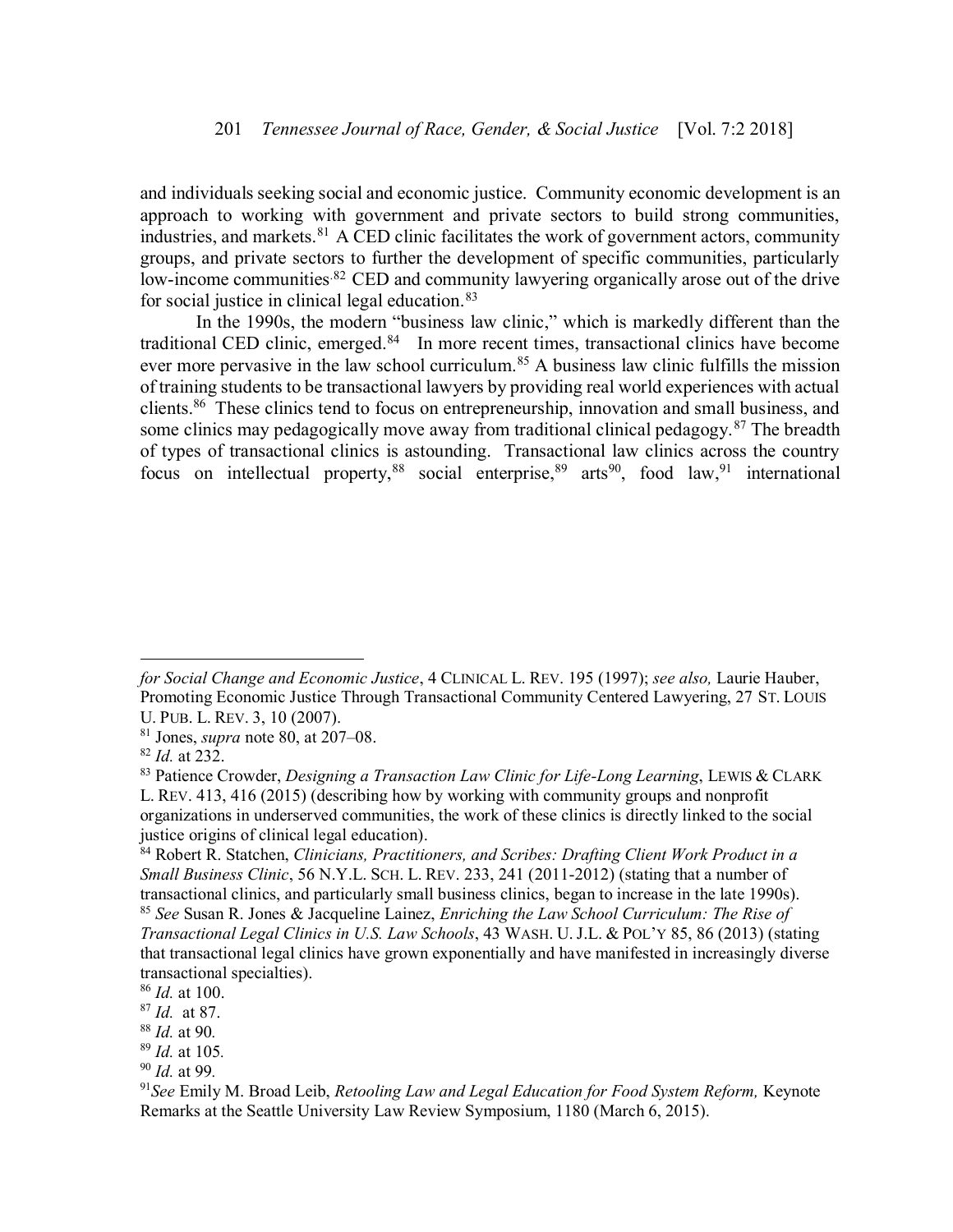transactions,  $92$  complicated corporate deals,  $93$  and nonprofit organizations.  $94$  Like their litigation counterparts, many transactional clinics have mission-driven goals or operate under a specific theory of change, typically those goals might include supporting a client's business, and/or creating a transactional learning experience for students, and/or the delivery of transactional legal services that impact individuals and community.<sup>95</sup>

As a director of an entrepreneurship and community development clinic, I am particularly interested in the entrepreneurship paradigm and the provision of free legal support to individual efforts of disrupting systems and building wealth for under-resourced entrepreneurs.<sup>96</sup> I attempt to instill in my students an interest in promoting economic empowerment and self-sufficiency in low-income communities through entrepreneurship in an effort to improve the circumstances of individuals and communities.

The issues around the modern-day racial wealth gap present a compelling intellectual conundrum particularly for clinical law professors with mission-driven transactional or CED clinics. If it takes wealth to become a successful entrepreneur, how can those who support low-income entrepreneurs as a clinic goal continue to work towards economic equality through our clinic work? It gives me pause to then learn that research shows that entrepreneurship and microenterprise are not generally viable strategies for poverty alleviation or economic empowerment and, moreover, will not narrow—let alone close—the racial wealth gap.<sup>97</sup> I find myself questioning the value or efficacy of entrepreneurship clinics, community economic development clinics or transactional clinics in general.

Entrepreneurship is firmly entrenched in our culture. Small businesses are responsible for new job creation, recognized and promoted in academia and in the public, private and nonprofit sectors.<sup>98</sup> Entrepreneurship is not going anywhere anytime soon, but I am compelled to contemplate the idea that entrepreneurship is not a viable tool for asset accumulation for

<sup>92</sup> Crowder, *supra* note 83, at 417.

<sup>93</sup> *See The Transactional Lab*, U. MICH. L. SCH. TRANSACTIONAL LAB,

http://www.law.umich.edu/clinical/transactionallab/Pages/default.aspx (For example, the University of Michigan Law School Transactional Lab represents corporate clients, often in-house counsel of large corporations. The Lab works with law students to prepare them to be junior attorneys with deal skills, sense, and knowledge. The director of the Transactional Lab intentionally chose the word "Lab" instead of the word "Clinic" to describe the work of the Lab in that the Lab was driven by the pedagogical goal of teaching law students corporate deal skills rather than serving public interest clients (conversation with Michael Bloom, Director, Transactional Lab, University of Michigan Law School)).

<sup>94</sup> *See* Jones & Lainez, *supra* note 85, at 98–100 (setting out the clients and practices in transactional legal clinics).

<sup>95</sup> Praveen Kosuri, "Impact" in 3D - Maximizing Impact Through Transactional Clinics," 18 CLIN. LAW REV. 1, 16 (2011).

<sup>96</sup> *See, e.g.,* Lynnise E. Pantin*, The Economic Justice Imperative for Transactional Law Clinics,* 62 VILL. L. REV. 175 (2017).

<sup>97</sup> Howells, *supra* note 69, at 171.

<sup>98</sup> Robert Jay Dilger, *Small Business Administration and Job Creation*, CONGRESSIONAL RESEARCH SERV. 1, 7 (Feb. 2, 2018), https://fas.org/sgp/crs/misc/R41523.pdf.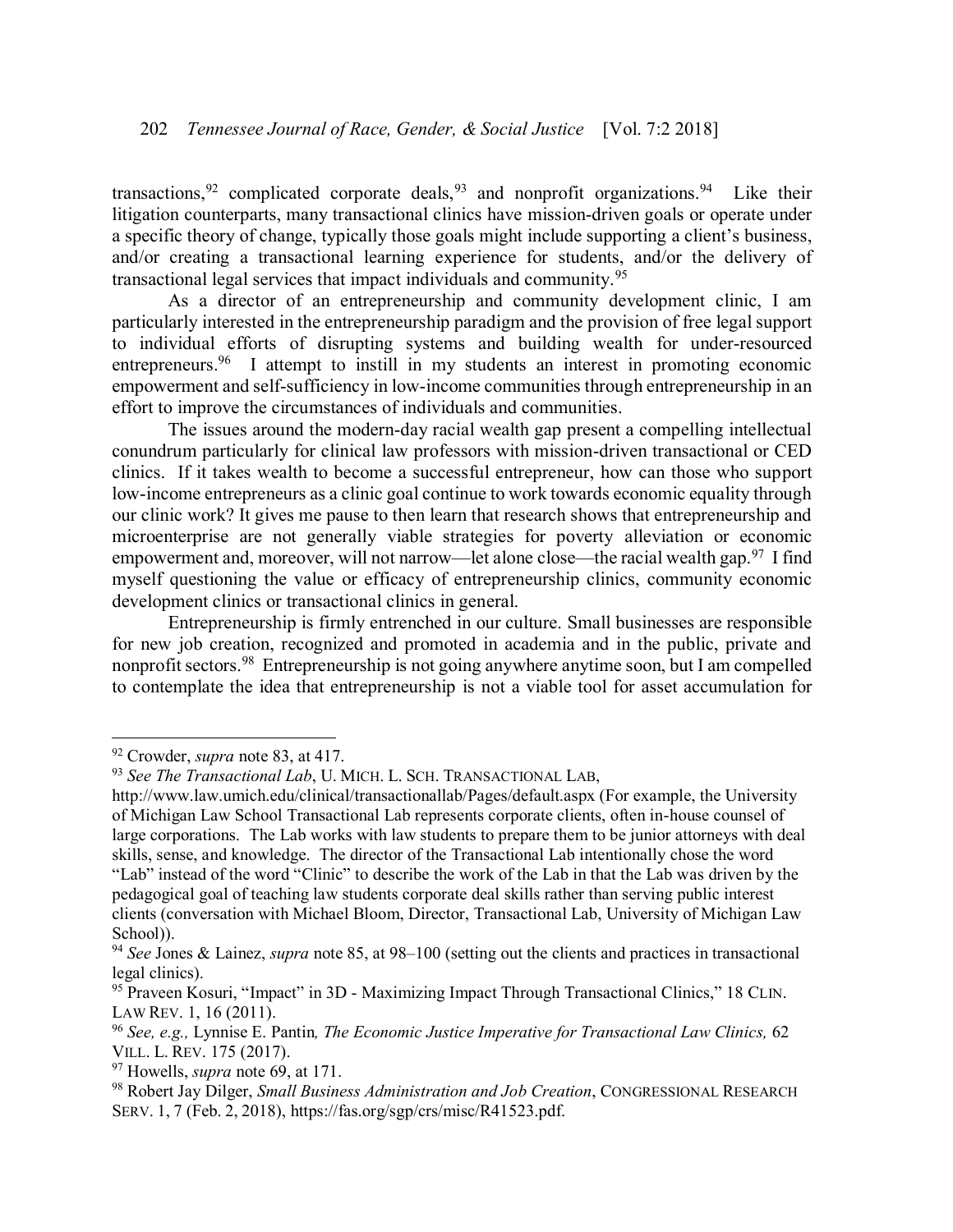low-income entrepreneurs.<sup>99</sup> The research adds a compelling dimension to conversations around economic justice. Now that there are over  $140$  transactional law school clinics<sup>100</sup> supporting entrepreneurs, small businesses and community groups, should such clinics close their doors?

My position is this: We shouldn't throw away the legal clinics, just yet; rather we should double down on our efforts to identify economic opportunities in low-income communities. Law school clinics can and should be part of efforts to build wealth and to promote wealth and economic empowerment. Research suggests that to address racial wealth inequality, a 'major redistributive effort or another major public policy intervention to build Black American wealth' is required.<sup>101</sup> Transactional clinics should continue to represent individual entrepreneurs, but they should also expand their pedagogy to explicitly teach economic justice and add advocacy components to their clinical model to advocate for asset accumulation strategies and policies.<sup>102</sup>

Typically, law students do not have the opportunity to directly explore economic justice and the origins of the wealth gap.<sup>103</sup> Enrolling in a legal clinic, may be the only opportunity that a law student may have in law school to engage in the topic of economic inequality.<sup>104</sup> Transactional clinicians may consider whether and how to incorporate economic justice pedagogy into transactional clinics and standard law school courses, by including discussions of the racial wealth gap and economic inequity in their curriculum. Teaching economic justice would spark in our students an understanding of the results of state-sponsored discrimination and its aftermath.<sup>105</sup> It could also help students understand the ramifications of the wealth gap, expand perspective, inform policy, teach skills, and help them meet ethical obligations.<sup>106</sup>

Economic justice is one part of a solution towards racial and social justice. Legal services providers and business services providers operate within a system that is the result of government-sanctioned exclusionary policies that produced the economic disparity that exists today.<sup>107</sup> Given the historic wealth inequalities and the institutionalized practices related to homeownership and access to capital described above that are rooted in racism and discrimination, it has become clearer that participating in the entrepreneurship ecosystem as it currently exists will not overcome or even narrow the racial wealth gap.<sup>108</sup> Therefore, it would be fool-hardy to focus solely on entrepreneurship within the current political and economic climate, when the status quo is predicated upon the very same policies that the Civil Rights

<sup>99</sup> Hauber, *supra* note 80, at 14–15.

<sup>100</sup> *See* Jones & Lainez, *supra* note 85, at 92–93 (2013) (finding that the Kauffman Foundation reports there are more than 140 transactional clinics at just over 200 American Bar Association (ABA) approved law schools).

<sup>101</sup> Darity, *supra* note 24, at 4.

<sup>102</sup> *See* Hauber, *supra* note 80.

<sup>103</sup> Pantin, *supra* note 96, at 181.

<sup>104</sup> *Id.* at 193.

<sup>105</sup> *Id.* at 198.

<sup>106</sup> *Id.* at 195.

<sup>107</sup> Pantin, *supra* note 66, at 424.

<sup>108</sup> *Id.* at 435–36.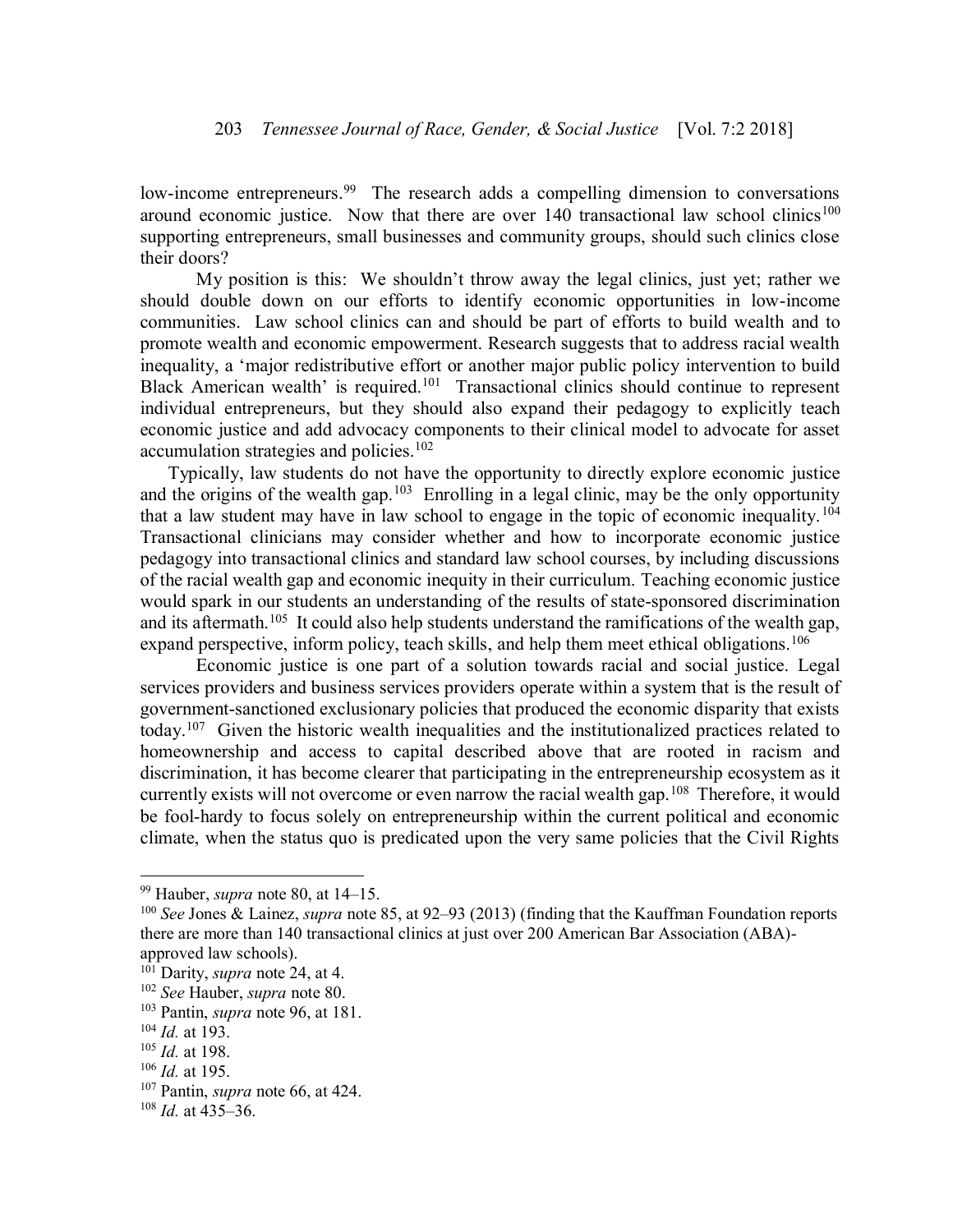movement confronted 50 years ago.<sup>109</sup> Some of those same policies that exist today cultivate the landscape that entrepreneurs of color operate in—which is creating a business within the realities of the legacy of Jim Crow and slavery.<sup>110</sup>

New economic opportunities must be created and transactional law clinics have a role to play to create such opportunity. There are several entry points for a clinic to get involved in addressing economic justice. Acknowledging the limitations of direct service, transactional clinics could offer an element of their clinic that addresses systematic change through community education and empowerment. As part of the services offered to clients, for example, clinics could either directly or by partnering with community organizations offer workshops around wealth building in low-income communities. Many clinics and of course many law firms already participate in community education, for example, law firms and clinics currently conduct outreach and share information about how entrepreneurs can protect the intellectual property of their business venture. Transactional law clinics might consider community education around wealth building strategies such as affordable retirement products,  $111$  children's savings accounts<sup>112</sup> or increasing access to financial and social capital.<sup>113</sup> Transactional clinics might also consider adding advocacy components to their clinical model to advocate for asset accumulation strategies and policies such as expanding homeownership for first time home buyers, increasing access to credit or developing alternative credit models. The role that transactional clinics would play in these solutions would be to dedicate time in their clinics to support and promote advocacy towards the implementation of these solutions.

#### **CONCLUSION**

<span id="page-16-0"></span>Notwithstanding the critique displayed in this essay around entrepreneurship as a strategy towards economic empowerment, supporting under-resourced entrepreneurs, and lowincome entrepreneurs is still vital, but it cannot be the only solution to promoting economic justice.<sup>114</sup> The fact that entrepreneurship will not resolve the disparities in opportunity leftover from Jim Crow and the legacy of slavery should not detract from the value of such clinics. These clinics support an important ecosystem in the neighborhoods the clinics serve, create impact in such neighborhoods and develop skills for the student attorneys participating in the clinic. But if we are truly aiming for an end to racial wealth disparity, then massive systematic reforms must occur. There is an opportunity for transactional clinics to play an important role in systematic change by continuing to support low-income entrepreneurs, teaching economic justice and advocating for structural reform to the current economic system.

When we talk about justice in 2018, we must draw on the legacy of Dr. King. We celebrate his work, but we need to reckon with his death and the subsequent fifty years since

<sup>109</sup> *Id.* 

<sup>110</sup> *Id.* at 434.

<sup>111</sup> *Id.* at 458.

<sup>112</sup> *Id.* at 458–59 (citing Darrick Hamilton & William Darity Jr., *Can "Baby Bond" Eliminate the Racial Wealth Gap in Putative Post-Racial America*, 37 REV. BLACK POL. ECON. 207, 214 (2010). <sup>113</sup> *Id.* at 455–56.

<sup>114</sup> *Id.* at 452.